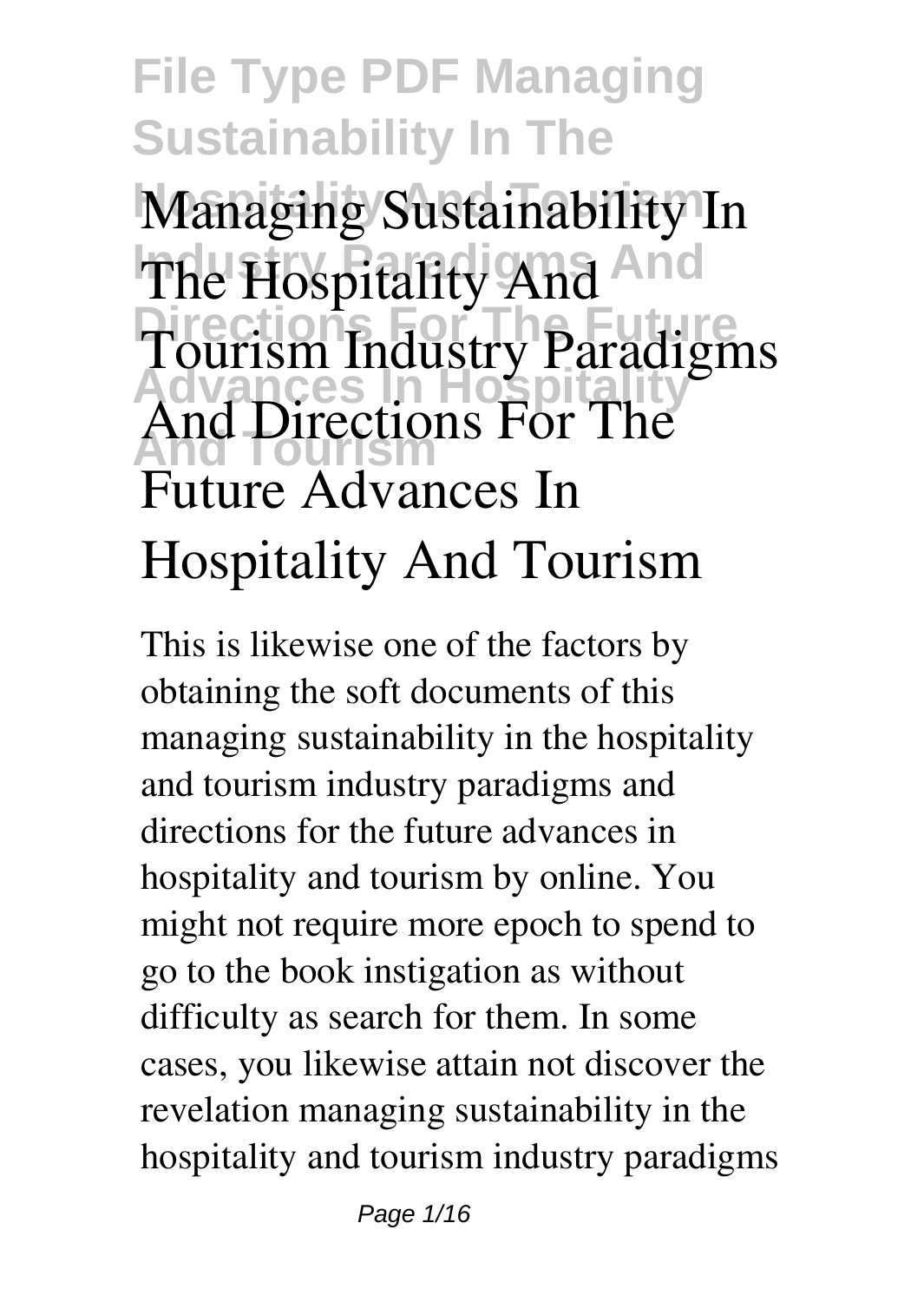and directions for the future advances in **Industry and tourism that you are Directions For The Future Advances In Hospitality However below, as soon as you visit this** looking for. It will totally squander the

web page, it will be so no question simple to acquire as without difficulty as download lead managing sustainability in the hospitality and tourism industry paradigms and directions for the future advances in hospitality and tourism

It will not acknowledge many times as we run by before. You can reach it even if conduct yourself something else at house and even in your workplace. therefore easy! So, are you question? Just exercise just what we come up with the money for below as well as evaluation **managing sustainability in the hospitality and tourism industry paradigms and directions** Page 2/16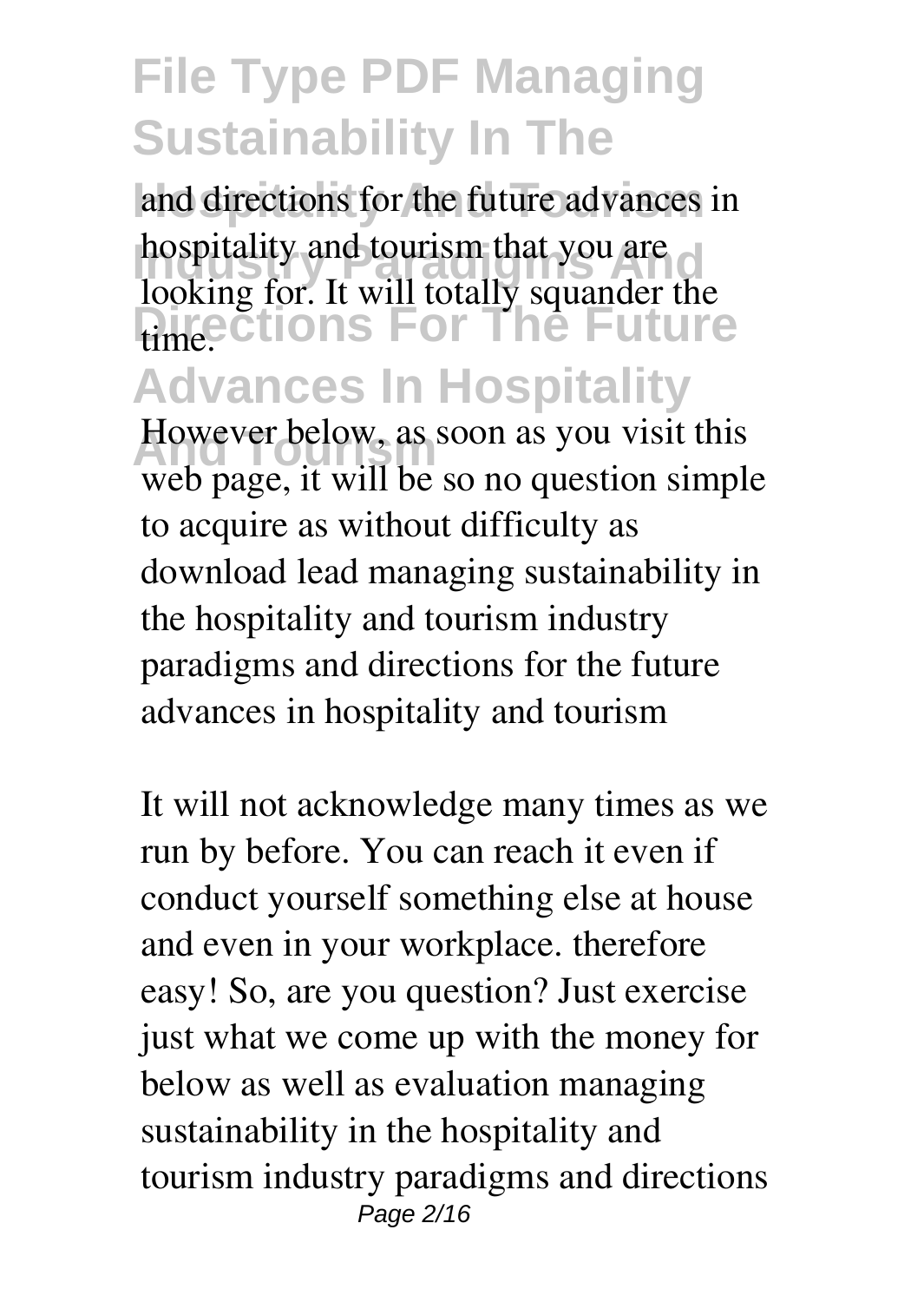for the future advances in hospitality and **tourism what you later to read!** And **Directions For The Future**

**Beyond The Straw: Sustainability in** Hospitality | Tom Egerton |<br>
TED-Wer Christ II In II Tall TEDxWanChai*IUBH Talk Covid-19, Sustainability and the Hospitality Industry* Sustainability in the Hospitality Industry Build Back Better - The Role of Sustainability in the Hospitality Sector **Managing Hospitality and Guest Services Organizations - Prof. Kevin S. Murphy** Sustainability as the Future of the Hospitality Industry Managing Sustainability in the Hospitality and Tourism Industry Paradigms and Directions for the Fut *How hotels can improve their sustainability practices.* Sustainability In Hospitality Industry **The Benefits of Efficiency and Sustainability for Hotels (by Five Star Efficiency) Why** Page 3/16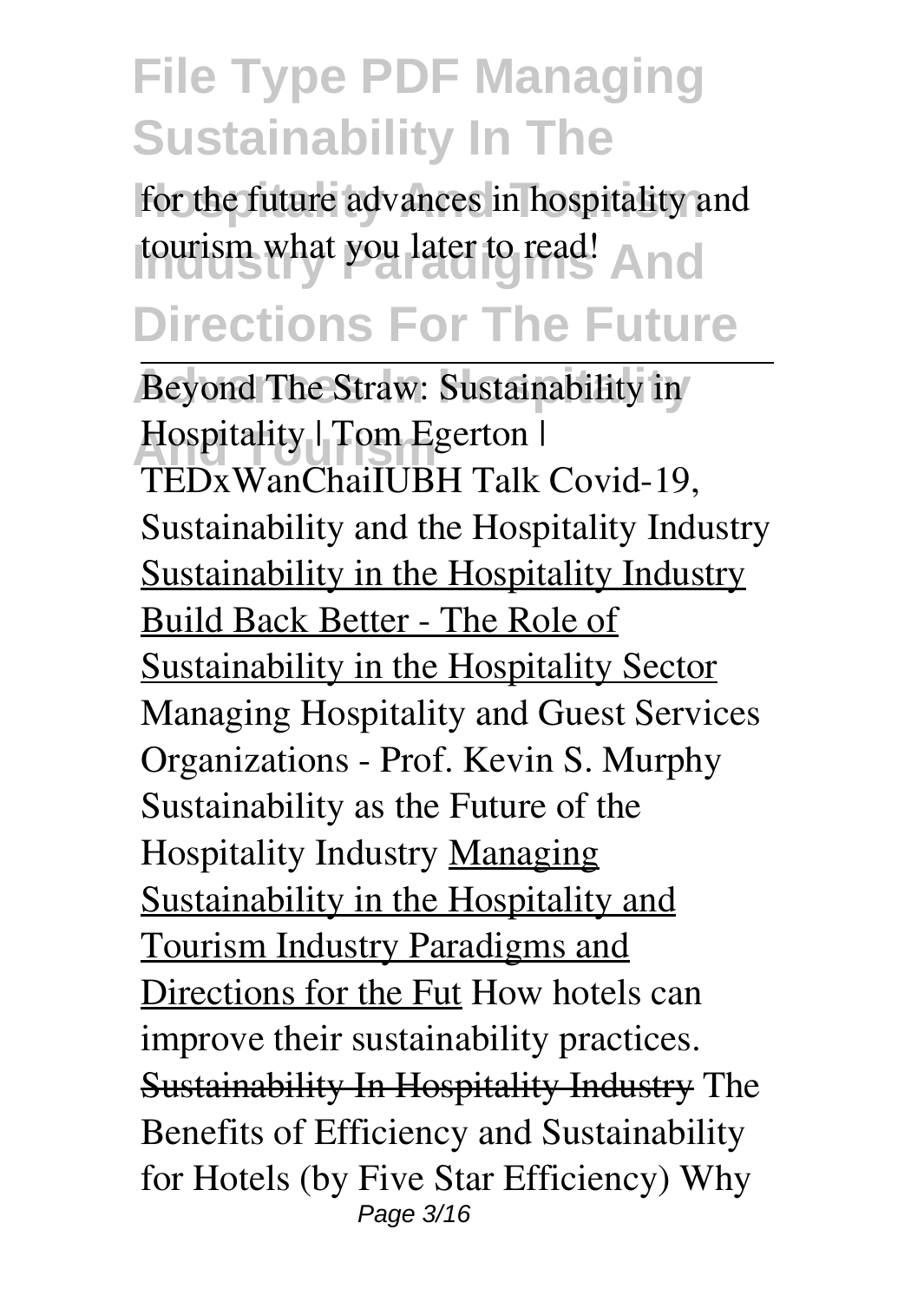is sustainability so important in the  $\eta$ **Industry?** The Perspective: **Directions For The Future** Tourism (Part 1 of 4) How We Can Make the World a Better Place by 2030 | y **Michael Green | TED Talks Travel vs**<br>Tourism The Doutlings Himelayees Fo Sustainability in Hospitality \u0026 *Tourism* The Pavilions Himalayas: Eco-Friendly, Sustainable Luxury in Nepal Principles of sustainable tourism 10 Eco Friendly Hotels - Sustainability and Green Travel - SLAYED Bhutan and Costa Rica: Rural adventure tourism and community sustainable development*Sustainable Tourism* Paper 2 -Section B Tourism Case Study Jamaica

Top 10 Hotel Management Tips for Managers in the Hospitality Industry*Brand im Hotel//L.A. Mod//60fps* SUSTAINABLE IDEAS FOR BIG HOTELS | SUSTAINABLE HOSPITALITY | DRINKS NETWORK Page 4/16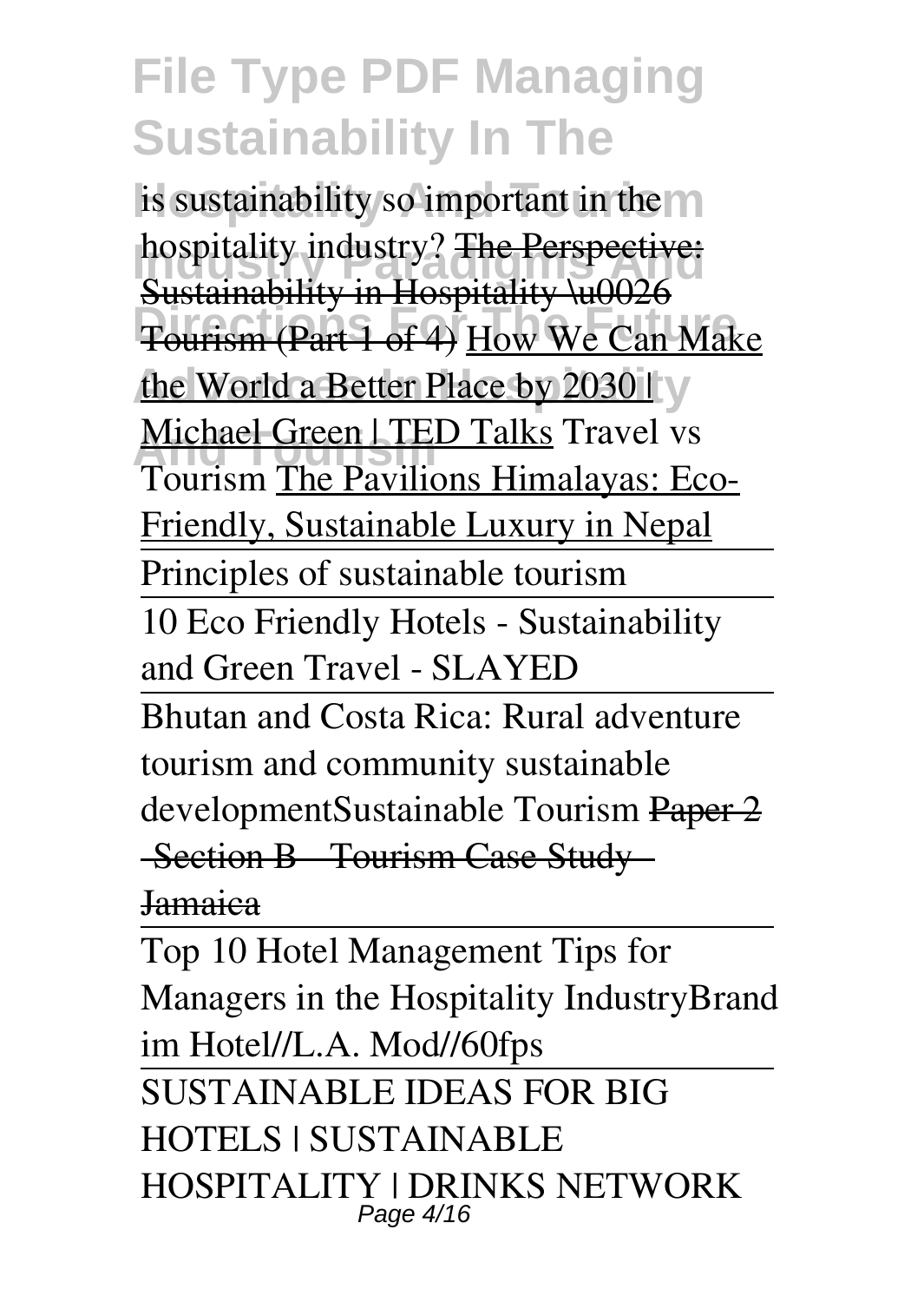**Sustainability at Grand Hyatt Singapore Industrianal Staff Briefing:** The **Directions For The Future** *Hospitality Industry The Importance of Environmental Sustainability in the* **And Tourism** *Hospitality Industry | Clock PMS Suite Congressional Staff Briefing: The Importance of Sustainability in the Here is a Methods That is Helping Hotels to Go Green | Ep. #044* How To Have A Sustainable Hospitality Business in 2020 For SME Why sustainable tourism? Leading the Way to Creating a Sustainable Hospitality Business

Managing Sustainability In The Hospitality

The tourism and hospitality industry is a large deployer of natural and created resources. Some of the themes the book addresses include: designing sustainable restaurants; sustainable accommodation practices; designing green hotels; energy conservation in hotels- a Green Approach; technology and sustainability; marketing Page 5/16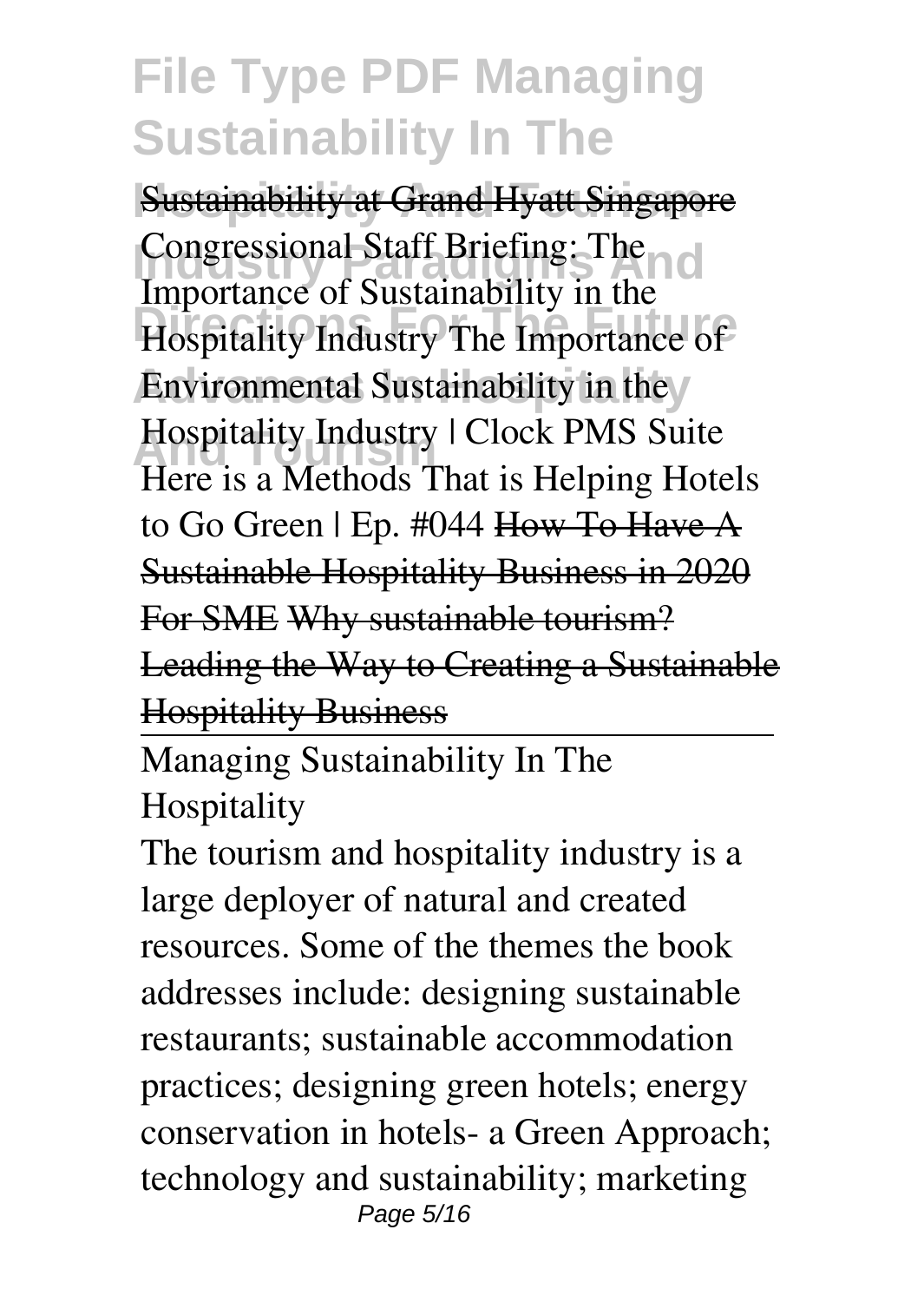sustainability to consumers<sup>o</sup> urism **Industry Paradigms And**

Amazon.com: Managing Sustainability in the Hospitality and ... lospitality In Hospitality Over the past several decades, hoteliers have turned their focus to the importance of sustainability in the hospitality industry as it relates to hotel development and operations, including the environmental, economic and social impact. Sustainability is one of the most important issues currently facing our world.

Importance of Sustainability in Hospitality | Dana ...

According to Dr. Legrand, whose expertise about sustainable hospitality was instrumental in creating this article,  $\mathbb{I}$ A large section of the hospitality industry is Page 6/16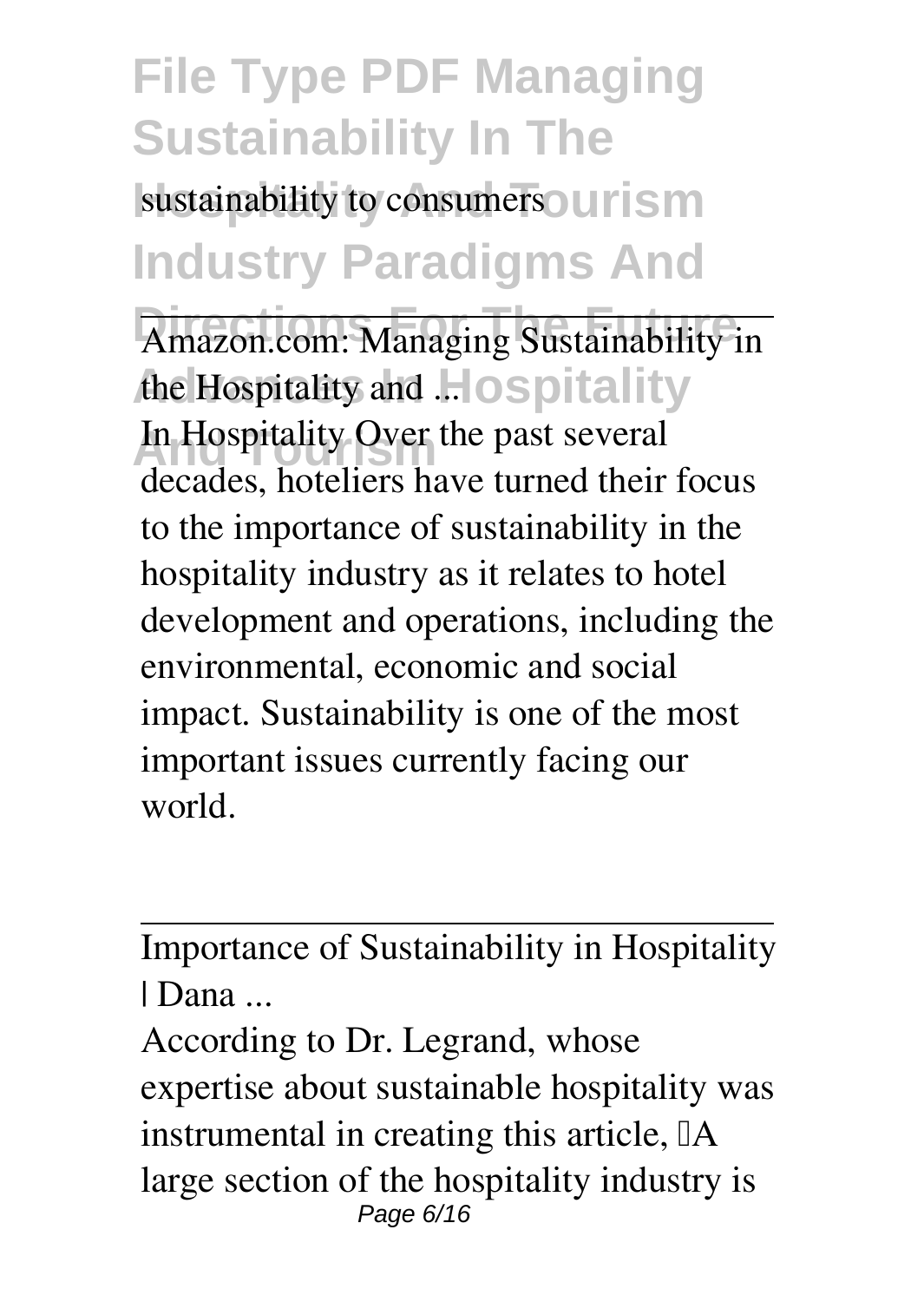joining the unprecedented mobilization **Industrian Andrew Andrew Andrew Andrew Andrew Andrew Andrew Andrew Andrew Andrew Andrew Andrew Andrew Andrew Andrew Andrew Andrew Andrew Andrew Andrew Andrew Andrew Andrew Andrew Andrew Andrew Andrew Andrew Andrew Andrew** many societal challenges ahead.<sup>"</sup> **Advances In Hospitality** environmental impacts and facing the

**And Tourism**

Sustainable Hospitality: Eco-Friendly Industry Trends and Tips Evidence suggests that the market for sustainable hospitality providers will only increase as expectations continue to rise. The key for industry companies now, then, is to ensure they have the capital to invest and are not left playing catch-up over the coming years, particularly as demand meets increased government regulation.

Managing Sustainability Expectations in the Hospitality ...

Sustainability has been a growing focus for hoteliers in the last 10 years. This is Page 7/16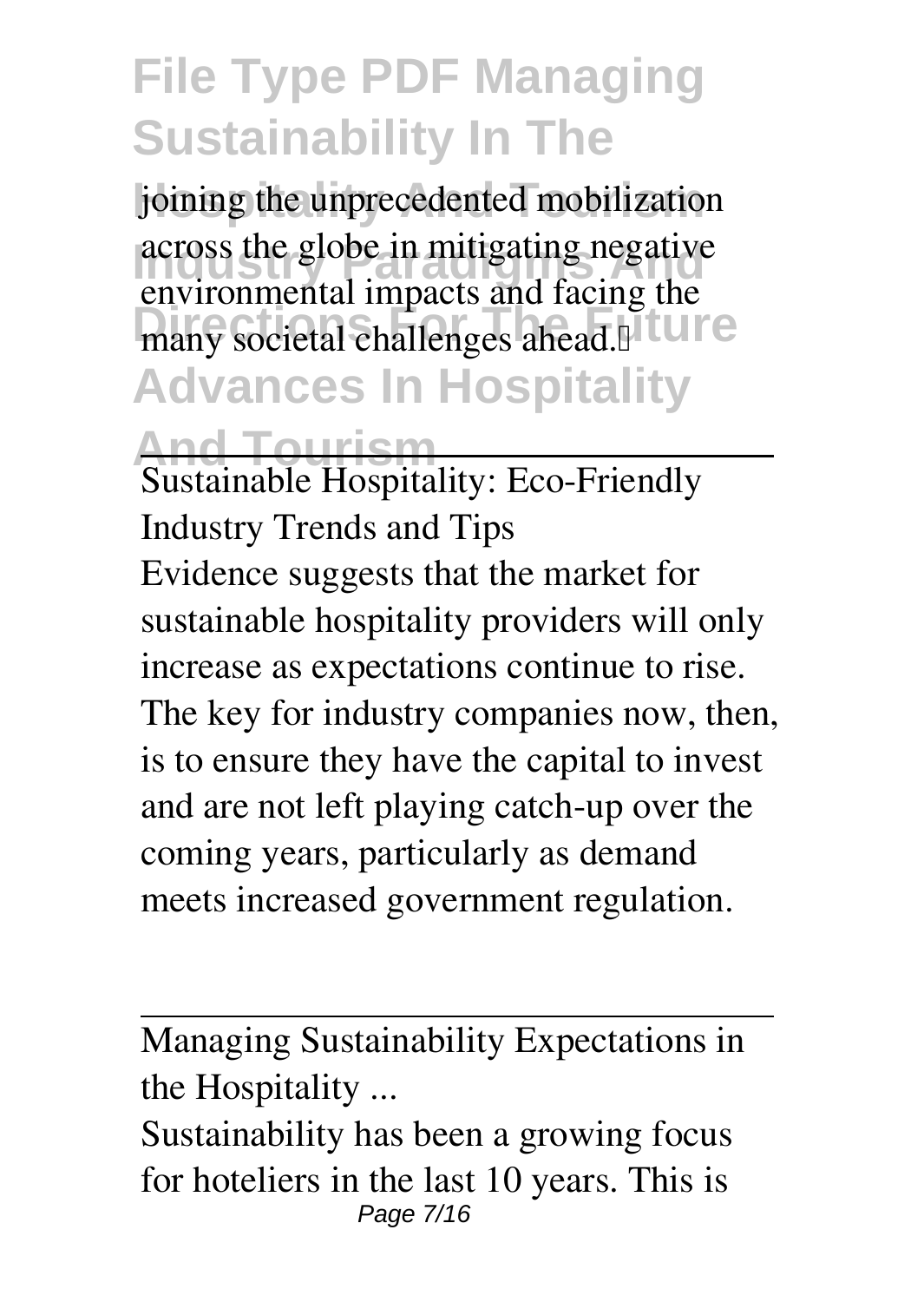good news for all of us as the hospitality **Industry has had a significant impact on Discussions For The Future** Consumption as well as hotels<sup>[1]</sup> use of <sup>12</sup> consumable goods and energy. **All it y** the environment due to its rate of water

#### **And Tourism**

6 ways sustainability is changing hotels | Hotel Management

The Issue of Sustainability. The practical aspects of achieving sustainability in hospitality are extremely complex, on the one hand, there is the issue of reevaluating every process that supports your business, from amenities to distribution, while also looking for a way to create sustainable luxuries. On the other, there<sup>lls</sup> the issue of the cost of this process.

The Importance of Environmental Sustainability in the ... Page 8/16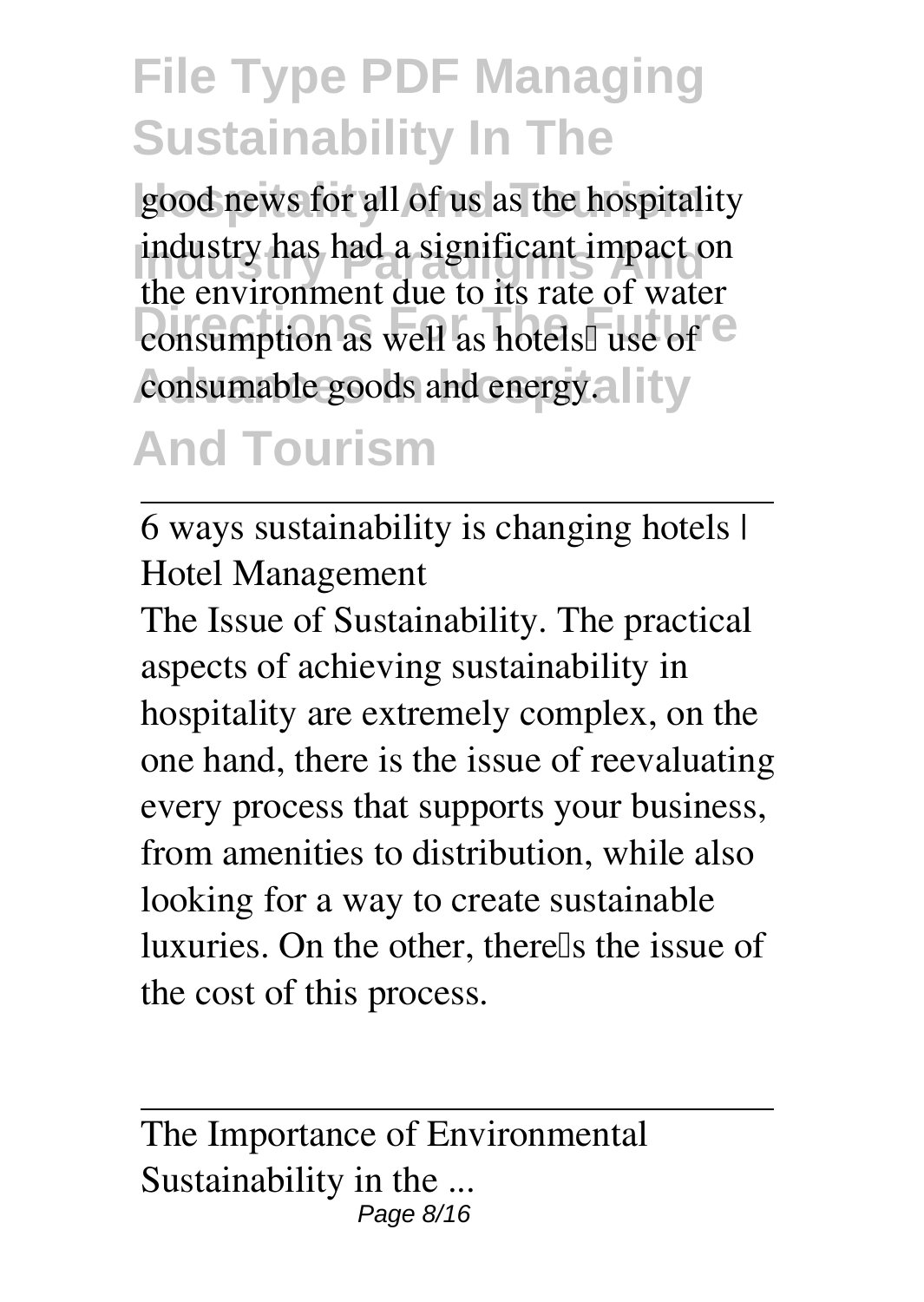The purpose of this commissioned paper is **Industry Paradigms And reflections on**<br>the provision of the provision of the provision of the provision of the provision of the provision of the provision of the provision of the provision of the provision of the provisio **Distantantly** Frame are nonprimedsustainability as a teasing paradox for the hospitality industry and a short discussion<br> **A** the shore-statistic of autoinshility It sustainability within the hospitality of the characteristics of sustainability. It then explores the growing interest in corporate sustainability and offers a review of the range of ...

Sustainability in the hospitality industry: Some personal ...

The B.S. Sustainable Hospitality Management degree program provides students with a broad foundation in hospitality, sustainability, leadership and management, operations, marketing, and information technology. Sustainable Hospitality Management majors develop skills and understanding in hospitality Page 9/16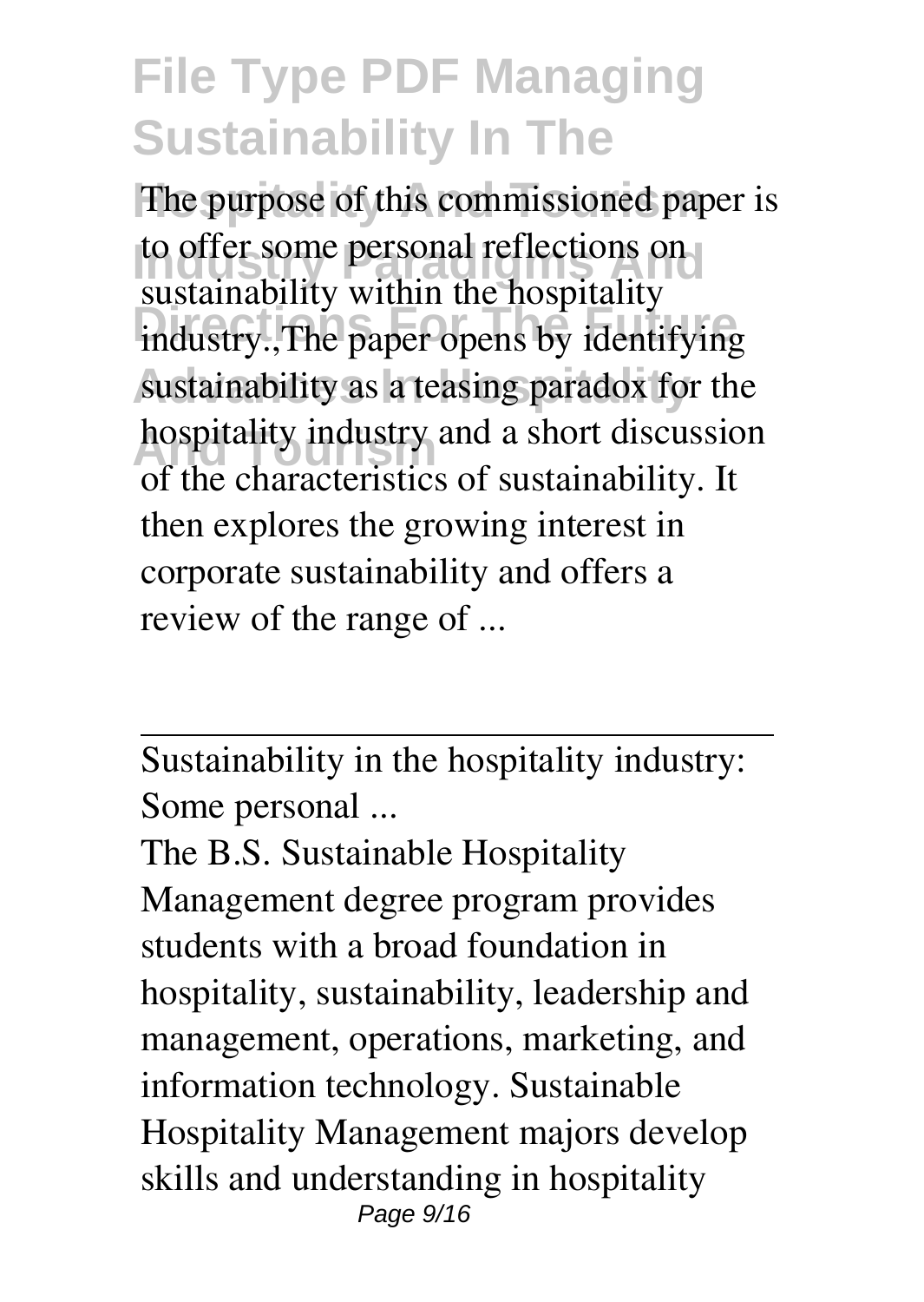business management that incorporates planet, people, profit, ethics, and equity hotel, resort, and event management or sustainable ecotourism management. with a concentration in either sustainable

#### **And Tourism**

B.S. Sustainable Hospitality Management | Cal State ...

The Most Common Eco-Friendly Hotel Initiatives Introduction to Sustainable Hotel Practices. Vail Resorts, which includes RockResorts, for instance, has undertaken a... Energy Conservation. Whether in central operations such as boilers, or with lighting systems, kitchen equipment, and... Water ...

10 Sustainability Initiatives Being Embraced by Hotels The collective power of hospitality We Page 10/16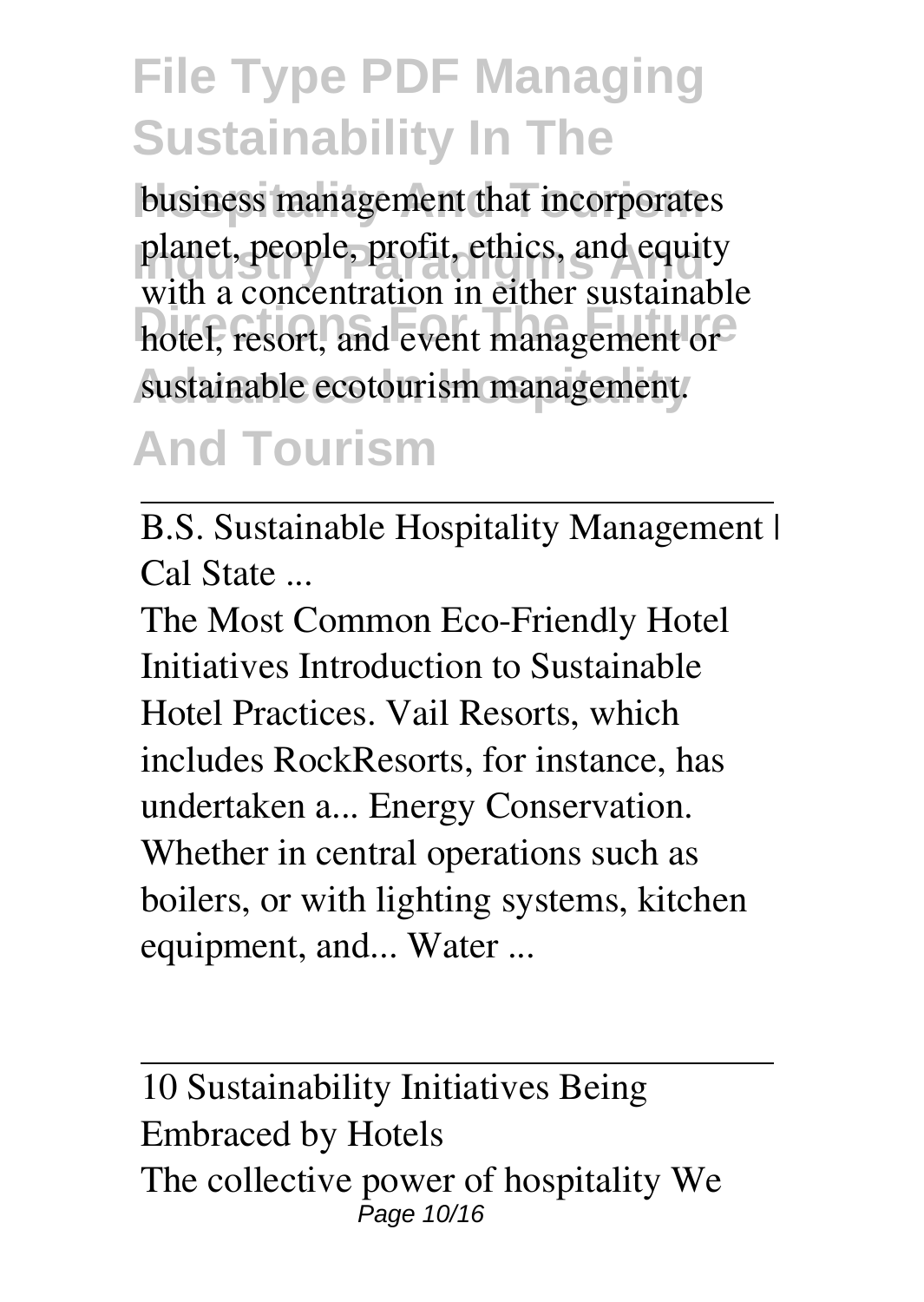tackle the key global challenges affecting **Industry Planet and its people, bringing together Directions For The Future** achieve a more sustainable and inclusive world for all.s In Hospitality **And Tourism** our members and other partners, to

Sustainable Hospitality Alliance I Advancing responsibility In hospitality, sustainability is often discussed in terms of ensuring that the local environment can endure the pressure induced by the company's operations. In some cases, it might also refer to...

Sustainability & Environmental Issues in the Hospitality ...

Sustainability in the Hospitality Industry contains stimulating new ideas, solutions, and strategies essential to every student and professional in the hospitality Page 11/16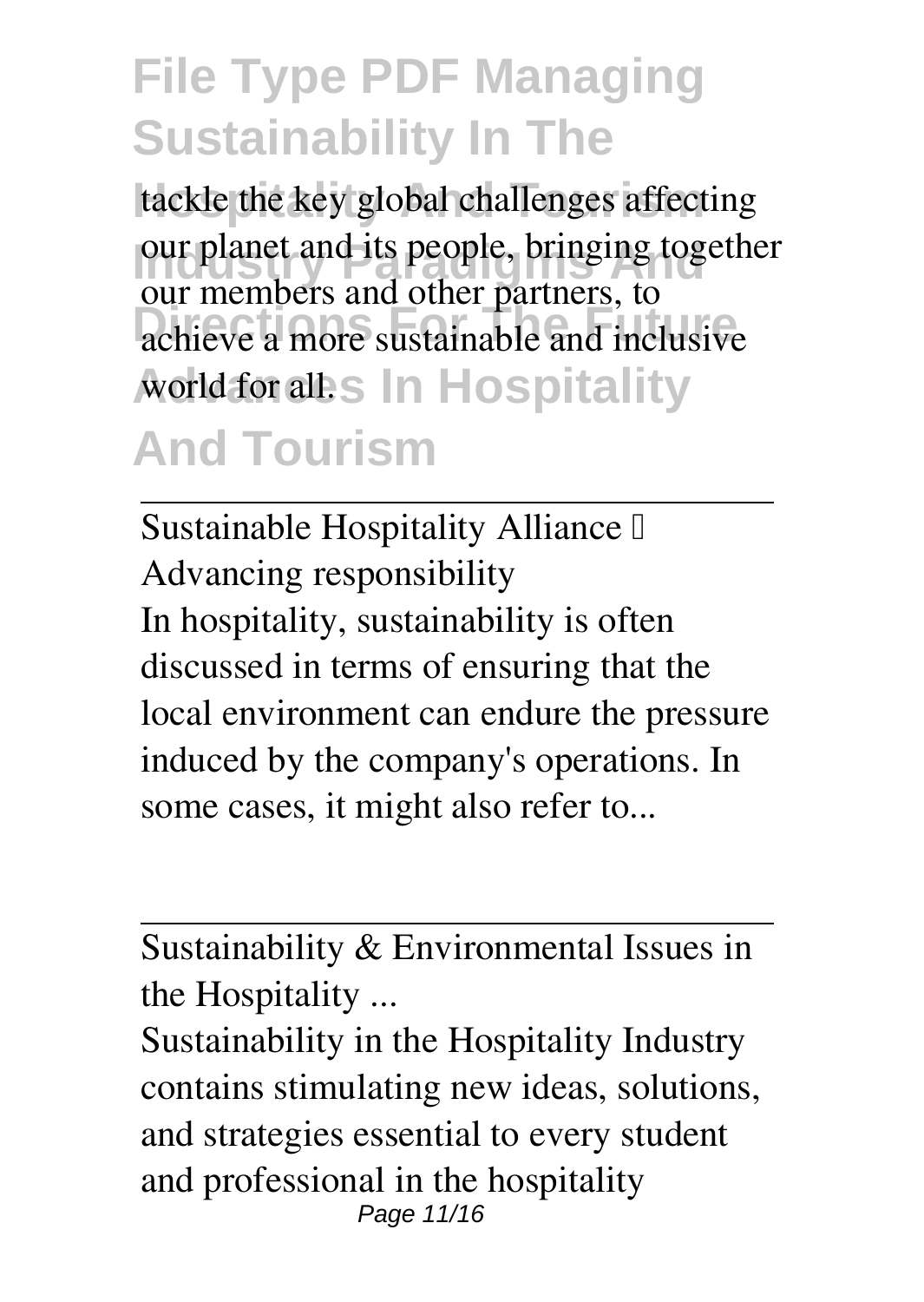industry. A clear understanding of the **Industrian Surrounding climate change, global** depletion, deforestation, the loss of **The Future** biodiversity and global poverty is essential for every manager in the hospitality warming, air and water pollution, ozone industry.

Sustainability in the Hospitality Industry | ScienceDirect

Sustainability in Hospitality Our commitment to the environment and a sustainable hospitality industry is maintained through each property<sup>[]</sup>s designated Green Team. These teams ensure that we continue our sustainable practices while developing new ideas for a strong future of sustainability.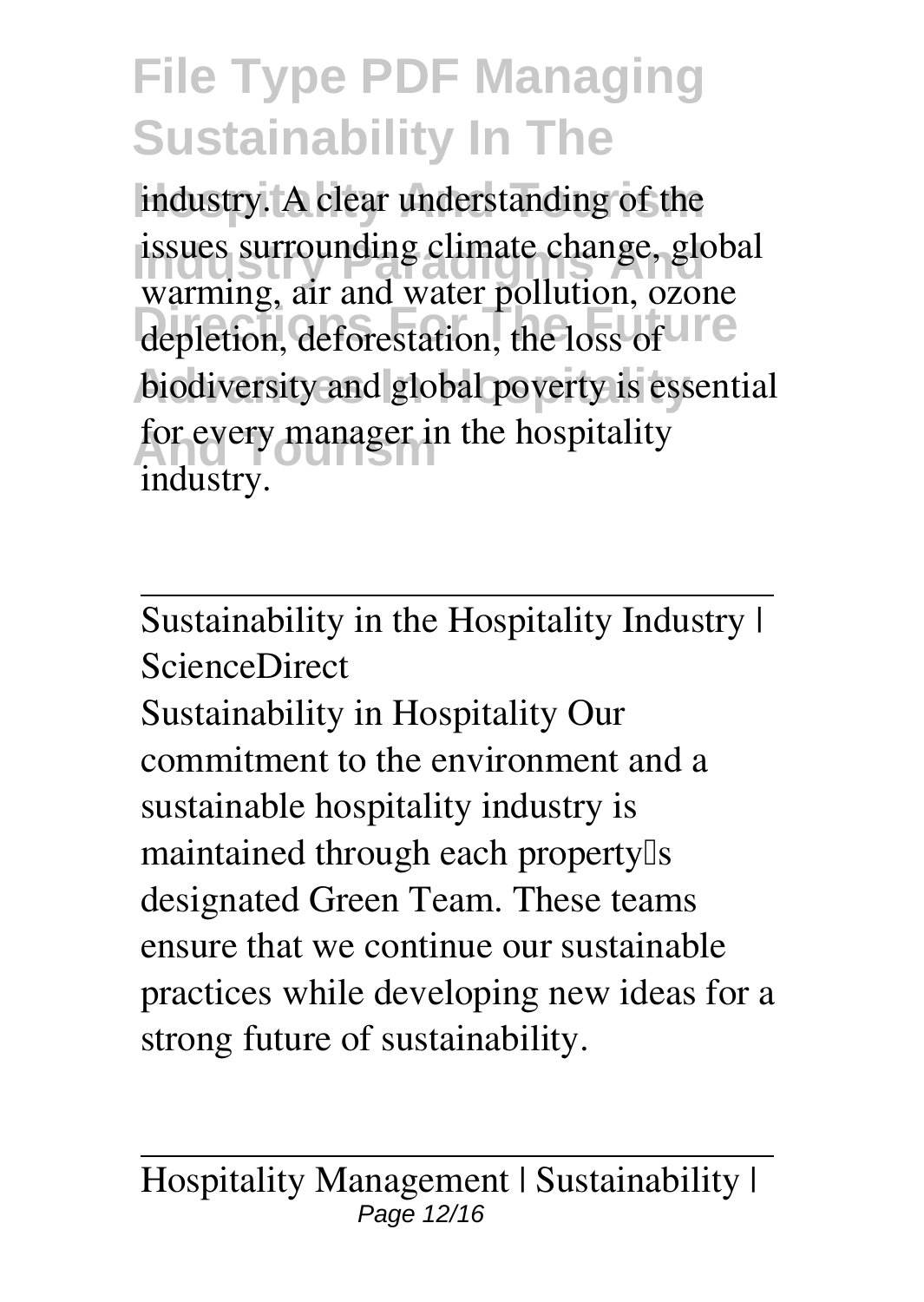**O'Reilly Hospitality And Tourism Inis new book focuses on the important parameter Direction of Bustandsonly in collision and** hospitality industry. As the worldlls natural resource base is limited, the world is looking for solutions in the domains of This new book focuses on the important concern of sustainability in tourism and energy, water, alternate building materials, resource redeployment, and sustainable livelihoods as well.

Managing Sustainability in the Hospitality and Tourism ...

First that definitions of sustainability within the hospitality industry can be interpreted as being constructed around business imperatives rather than an ongoing commitment to sustainability.

(PDF) Sustainability in the hospitality industry: Some ... Page 13/16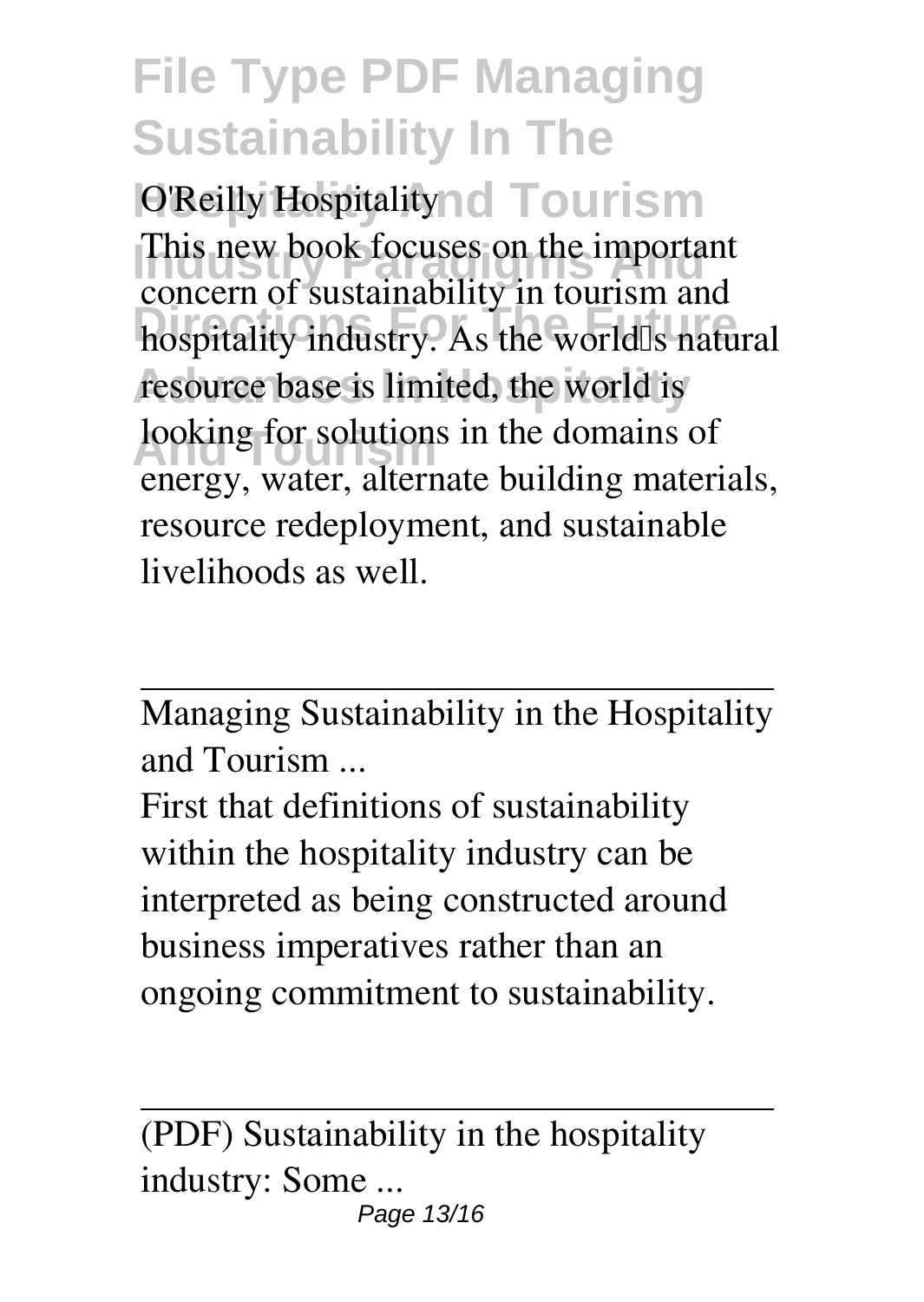A sustainability trend in hospitality m **Industry can be observed in using energy-Directions For The Future** energy-saving lamps are finding more use. Smart energy management system is helping hotels track the energy efficient electrical gadgets. LED and consumption in various parts of the hotel.

13 Sustainability trends in hospitality industry for 2019

Successful sustainability management therefore needs customers<sup>[]</sup> involvement, in the form of input, time, and even effort often making their guests work as codesigners, co-producers, and co-marketers of green practices. ... Yinyoung Rhou is a PhD candidate in the Department of Hospitality and Tourism Management at Virginia Tech. With primary ...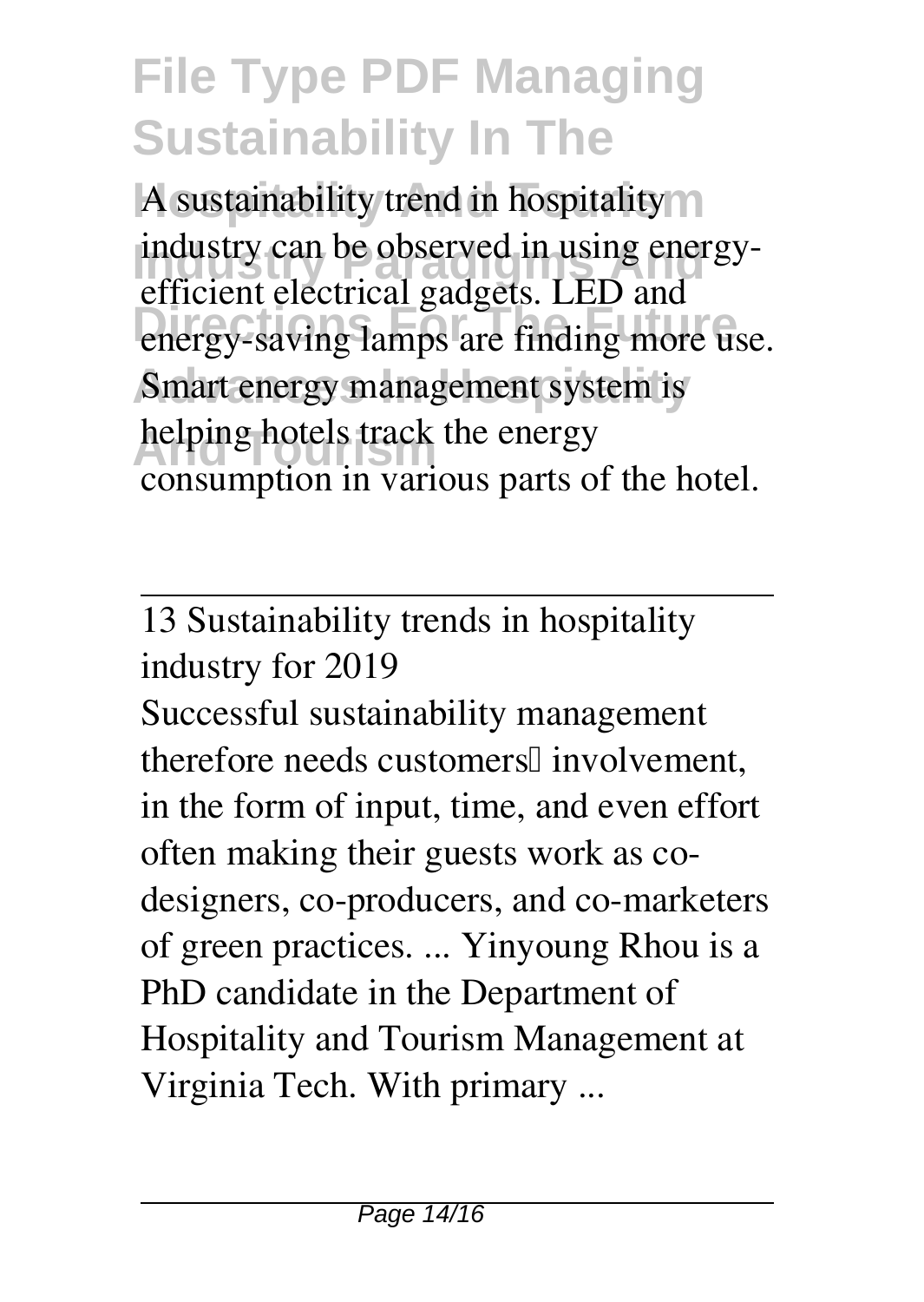Corporate Social Responsibility in the **Industry Sector ... aligns And Distantions Found Founds on The Future** ecosystems and its maintenance for future generations without compromising tourist<br>
actions and tour leasting greatly rely Sustainable tourism focuses on human satisfaction. Many locations greatly rely on the tourism industry and its viability.

Managing Sustainability in the Hospitality and Tourism Industry Sustainability in the Hospitality Industry 2nd Ed Sustainability in the Hospitality Industry Sustainability in Hospitality Sustainability in the Hospitality Industry 2nd Ed Environmental Management Concepts and Practices for the Hospitality Industry Ethical and Responsible Tourism Improving Sustainability in the Hospitality Industry Tourism Management and Page 15/16